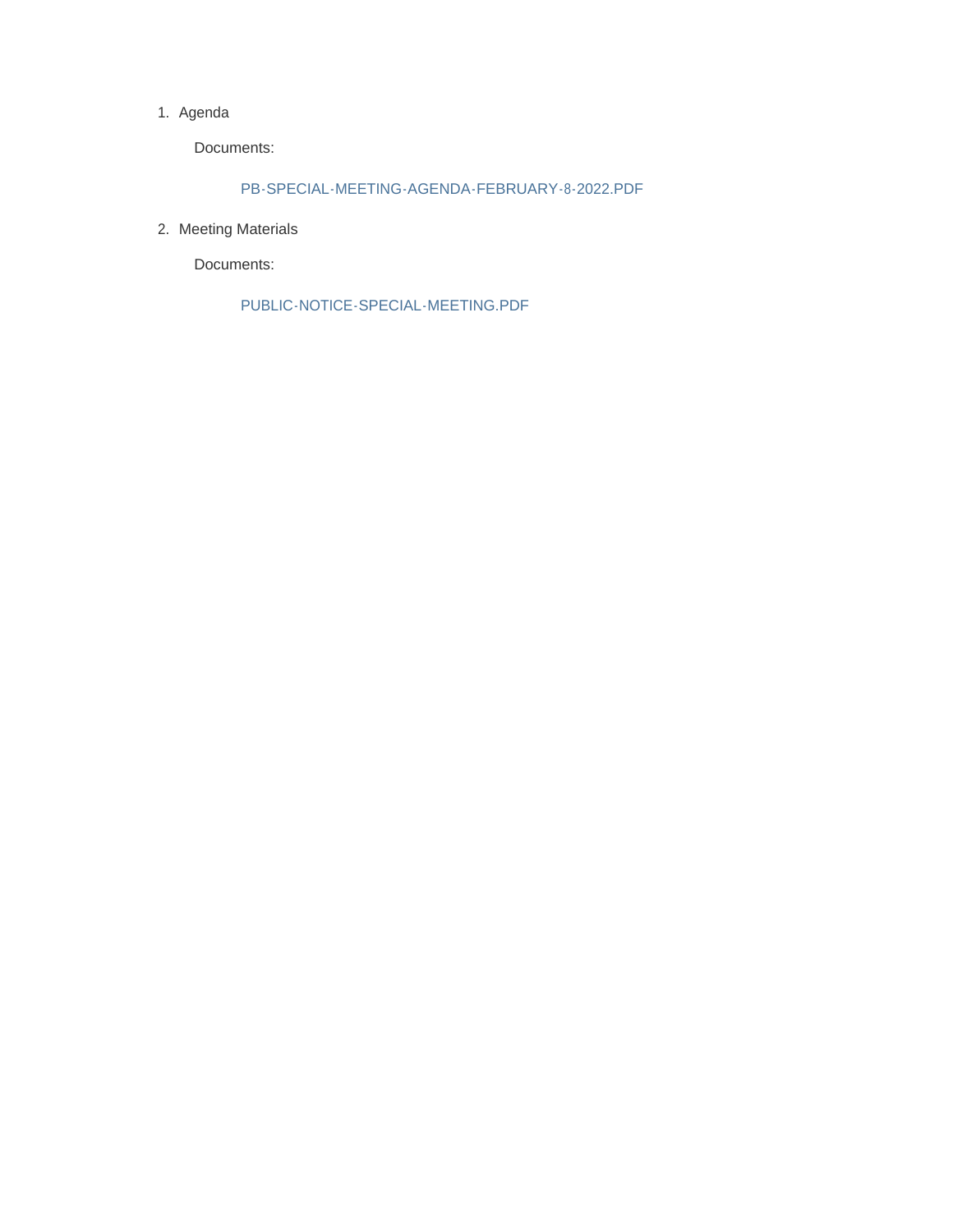## **PLANNING BOARD REGULAR MEETING AGENDA**

## **February 8, 2022**

# **CALL TO**

**ORDER** The Special Meeting shall be called to order at 7:00 p.m.

Adequate notice of this meeting, as required by the New Jersey Open Public Meetings Act, also known as the Sunshine Law, has been provided by an Annual Notice sent to the City's official newspaper NJ Star Ledger on January 26th, 2022 and posted on the bulletin board of the Municipal Complex, posted on the City website, and filed with the Clerk of the City.

| <b>FLAG SALUTE</b> | The Board will then salute the flag.                                                   |
|--------------------|----------------------------------------------------------------------------------------|
| <b>ROLL CALL</b>   | On a call of the roll, the following Board Members and Officials should be<br>present: |
|                    | <b>BOARD</b>                                                                           |
|                    | Mr. Raymond Giacobbe, Mayor; or,                                                       |
|                    | Mr. Eric Miles, Mayor's Designee                                                       |
|                    | Mr. Jeremy Mojica, Commissioner                                                        |
|                    | Mr. Frank Spallone, Commissioner                                                       |
|                    | Mr. Robert Simon, Commissioner                                                         |
|                    | Mr. Thomas O'Reilly, Commissioner                                                      |
|                    | Mr. Alexander Shipley, Commissioner                                                    |
|                    | Mr. William Cladek, 1 <sup>st</sup> Alternate Commissioner                             |
|                    | Mr. Christopher Brown, 2 <sup>nd</sup> Alternate Commissioner                          |
|                    | Mr. William Hering, Commissioner Vice Chairman                                         |
|                    | Mr. Jeffrey Robinson, Commissioner Chairman                                            |
|                    | Mr. Karl P. Kemm, Esq, Board Attorney                                                  |
|                    | Ms. Jacqueline Dirmann, Board Engineer                                                 |
|                    | Ms. Leigh Fleming, Board Planner                                                       |
|                    | Mr. Steven Decker, Board Secretary                                                     |

## **MEETING:**

## **Master Plan Review**

Conduct a Master Plan review to consider an amendment to the Master Plan to create a new plan element: Rahway Downtown Strategic Plan.